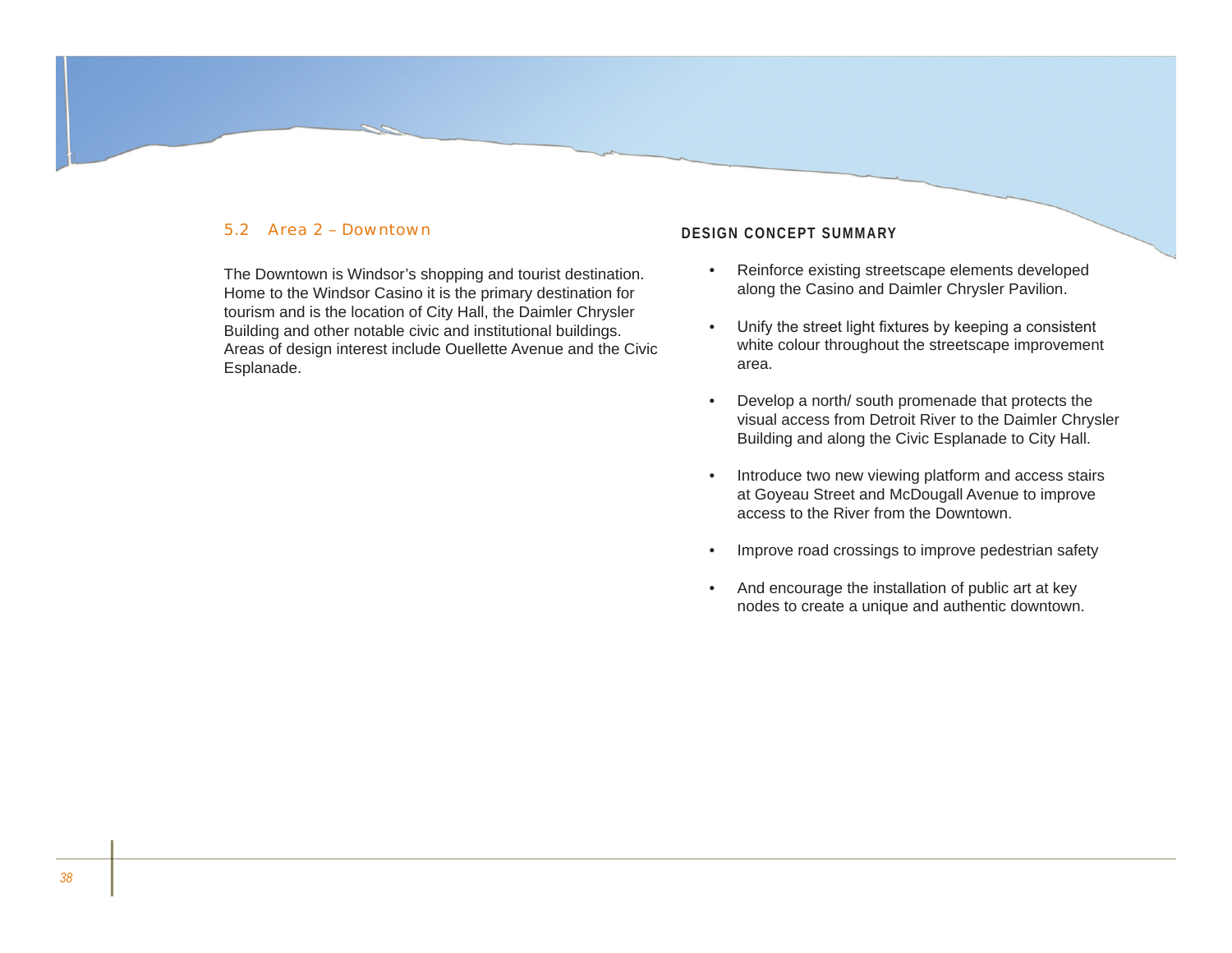



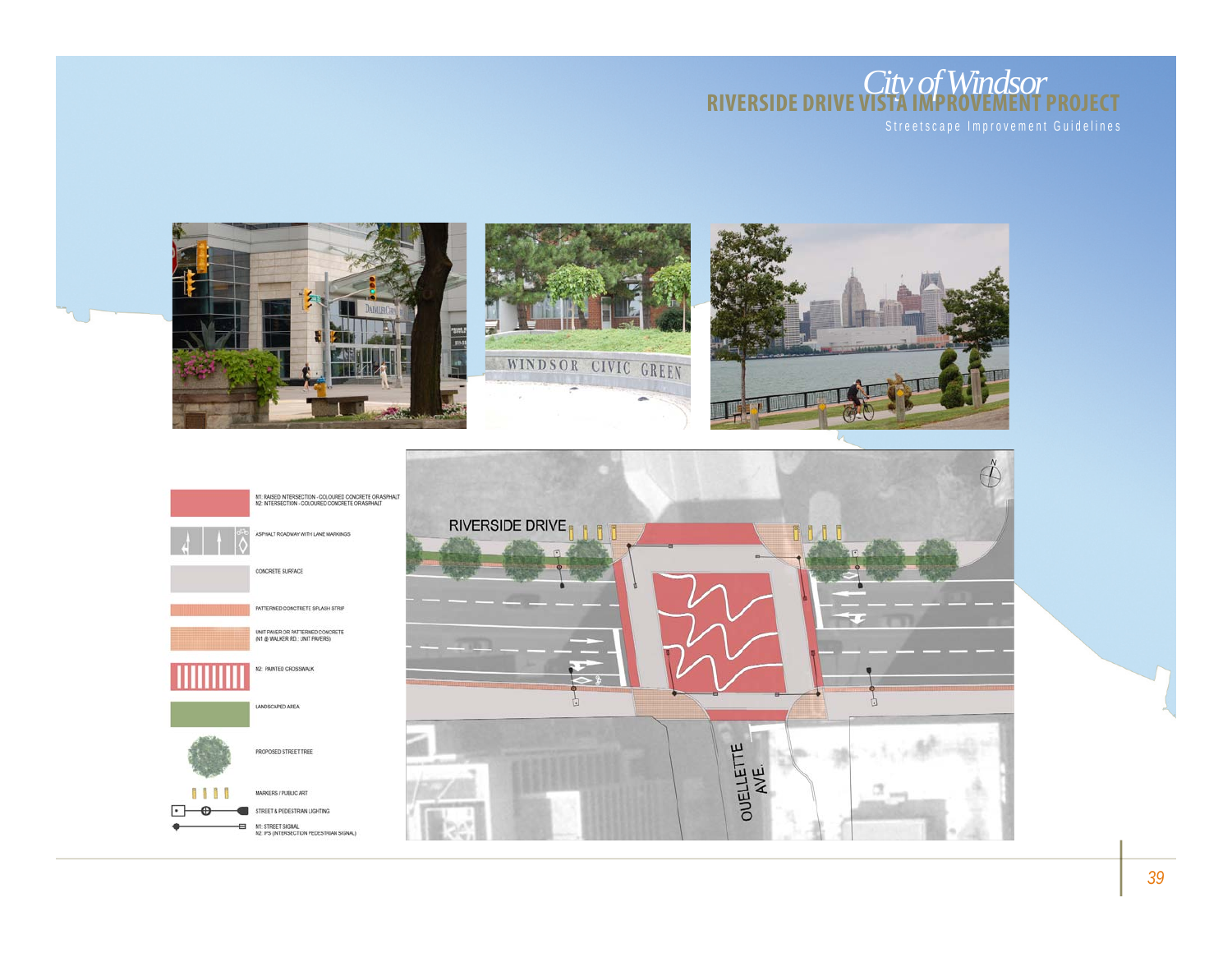## 5.3 Area 3 – Walker Road

Walker Road has been recognized as a unique heritage district with collections of historic industrial buildings that has been or is primarily used as distilleries. The most notably Hiram Walker & Sons Brewing Company building, the producers of Canada Club Whiskey, was designed in a 19<sup>th</sup> century Italian style that is home to original Group of Seven art. This area provides an opportunity for theming by bringing traditional materials and textures into crossings, feature walls and infrastructure with public art elements.

## **5.3.1 Design Concept Summary**

- Develop streetscape elements that maintain the consistency and rhythm of Riverside Drive while integrating turn of the century industrial artefacts and distillery theming in public art and infrastructure elements. •
- Light fixtures should be white in colour consistent with Downtown and other Special Streetscape Improvement Areas along Riverside Drive. •
- Although Walker Road and Riverside Drive is a major traffic intersection, there is a need to improve pedestrian / cycling capacity by providing safe crossing and improved sidewalks and cycling lanes, as addressed by the preferred improvement program in the ESR. •